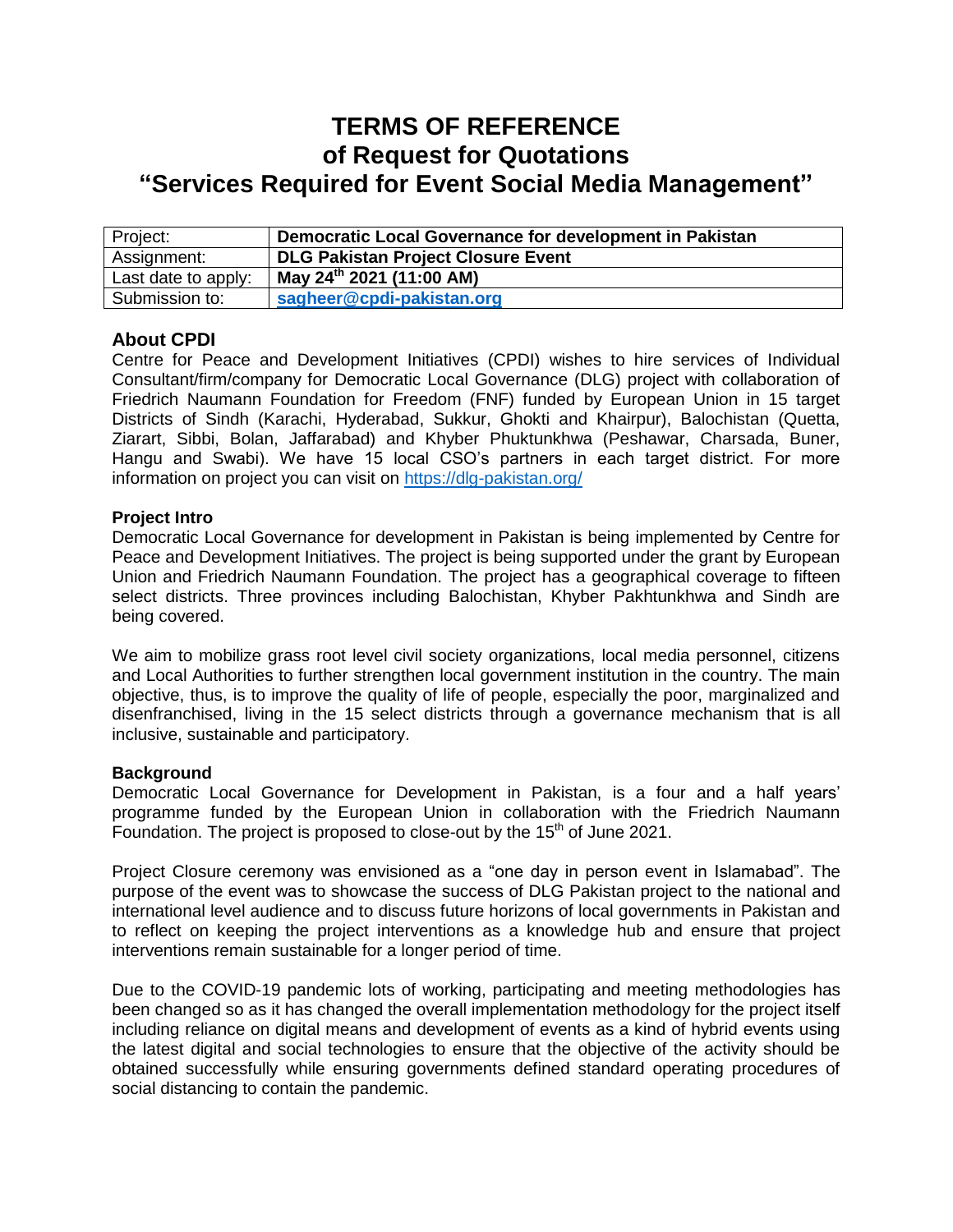In this regard, DLG is hosting a hybrid mode event, to mitigate the risk of strict lockdowns rather than planning for a tradition in-person event, the same envisioned project closure event shall be developed, produced and live video streamed through digital and social platforms. While ensuring the participation of target audience/s nationally and internationally can access the event and participate in the specific sessions through available interactive means. The event will consist of project introduction, documentary, video clips of ministers and public officer holders, presentation, panel discussion and remarks by the key leads of involved organisation. The event will be streamed online for 120 minutes.

#### **The Assignment**

To build a pre-event hype through the use of project's existing social media channels, increase the targeted outreach, support the digital streaming and participation of the key stakeholders at event and to inform all stakeholders (Including parliamentarians, decision and policy makers, international development organisations including UN agencies, development partners, civil society, media and public at large) about the project interventions, importance of local government system and to place implementation organisations as the only key platforms pioneered and working for the local government empowerment, right to information and improve the social development of communities through developing bridges between the authorities and communities through placement of information and content captured through the event, post event.

#### **Objective of the Event**

The overall objective of this consultancy services is **to adopt scientifically driven techniques to achieve the set outcomes and execute a complete online promotional campaign** of DLG programme closure event and FNF & CPDI's role for highlighting importance and strengthening local governments. The campaign will be able to inform project outcomes, successes and challenge to the external audiences including but not limited to donor organisations, like-minded organisations and programmes, federal and provincial governments, civil society, media and international donor and local governance development community and to present project implementing organisations as one of the champion and only related organisations working for the development and improvement of Local Governments laws, restoration and empowerment.

The live stream event is scheduled on the  $15<sup>th</sup>$  of June, 2021, pre event (at least a week prior to the event) and post event (at least 15 days' post event) online social media campaign, including development of execution strategies, aligning content from programme & communications teams and conducting paid promotion of project, closure event and its success and way forwards on selected Facebook pages and Twitter and Instagram handles.

## **Methodology**

The selected consultant must be able to perform the following tasks:

- In consultation with project team and partners develop timelines, include the paid promotion amount, identify need of creatives with clear stories and call to action and selection of right target audience and outreach to achieve the set targets
- Pre-event hype through available or newly design creatives, pre-recorded interviews' SOTs and presentations as well as post event videos of event and stream will be available to edit and post the relevant parts for post event positioning through social media campaigns
- Run the paid promotional campaign in close coordination with programme team to ensure the relevant campaign objectives are set to achieve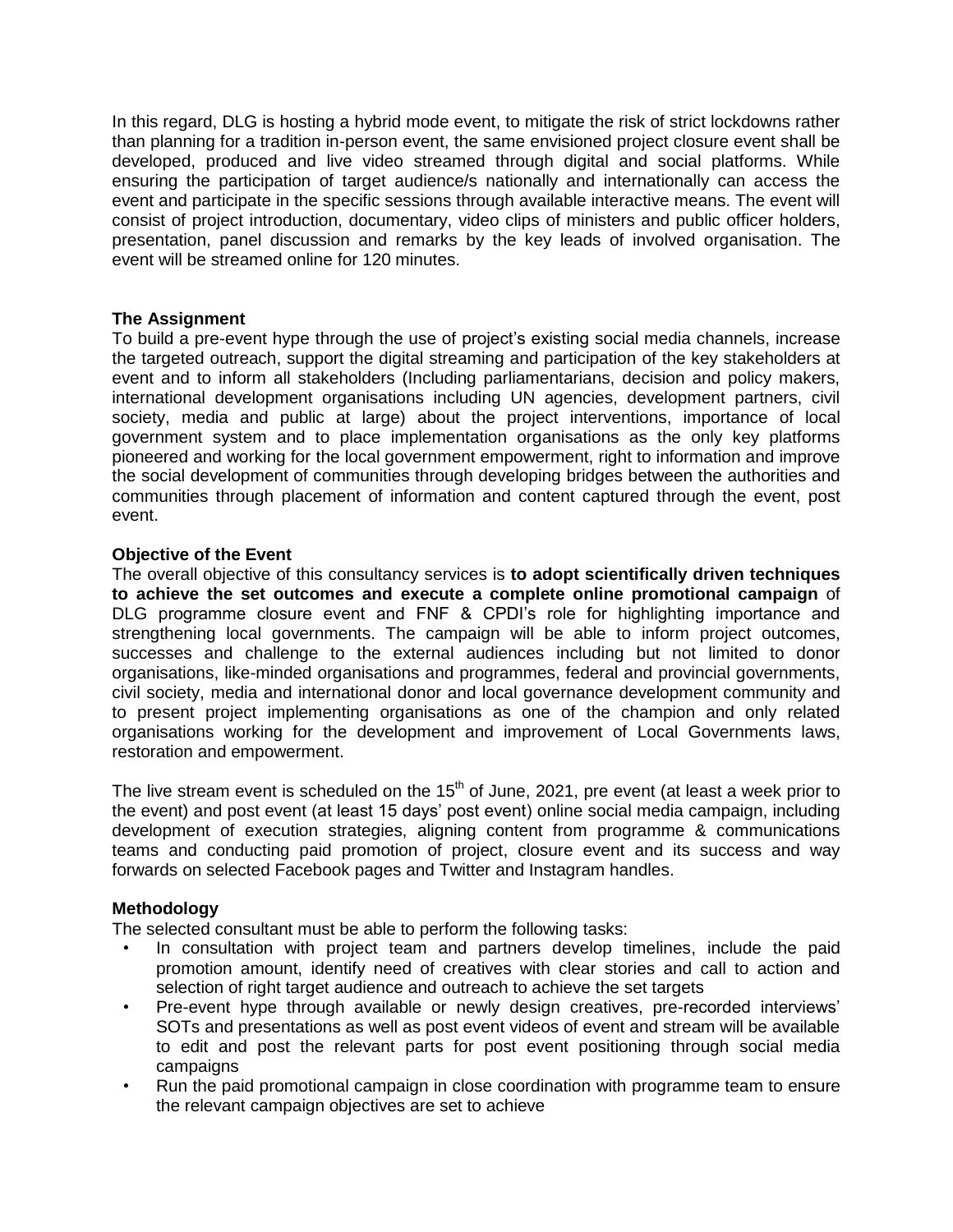- Work in close coordination with project team for quick editorial feedback
- List of available creatives:
	- o Pre-event hype building posts including panellist/presenters/speakers based posts
	- o 3-5 Minutes project visual journey in the form of a reporting documentary
	- o SOTs of key speakers (2-4 minutes) 5 numbers
	- o Project field team glimpses who remain involved in the programme implementation over the period of 4.5 years
	- o Testimonial videos of beneficiaries/stakeholders/LG authorities
	- o Event panel discussion video after the event
	- o Event sneak peek discussions and SOTs of panellists, guests and experts after the event

## **Deliverables**

The selected firm/IC shall be able to perform multi-tasking with professional approach to manage this kind of digital events social media campaigning. The following should be achieved within the given timelines;

- 1. Development of robust yet scientifically driven techniques and strategies to develop a pre-event hype
- 2. The strategy and approach should be able to highlight the successes and achievements of the project as well as it should be able to create hype and buzz on local governments role, effectiveness and the only tier of government that can present a resolve to address local issues at local level and empower communities
- 3. Script development, storyboard, posts content development and live placements of posts as and when required
- 4. Static content plan and recreation of available visual content (around 25 each) FB, Insta and Twitter forums
- 5. Boosting and media buying as per mutual agreement for increased and enhanced outreach for advocacy
	- a. Social media content boosting report
	- b. Separate analytics and report for each profile
- 6. Any other task deemed appropriate to improve the overall social media campaign and which is the relevant to be performed by the vendor/firm

## **Timeline**

The consultancy assignment services will be for 30 days commencing from the date of signing of the contract. This will include pre-event, event and post event activities and actions described above.

## **Selection Criteria**

All interested firms/individual consultants are requested to submit their profile/s, methodology to perform the assignment and a quotation for the said services fee including proposed promotional charges. Lowest bid with best approaches and methodologies, background, experience and competent dedicated team support would be considered.

The consultant should have:

• Proven successful digital campaigns running experience